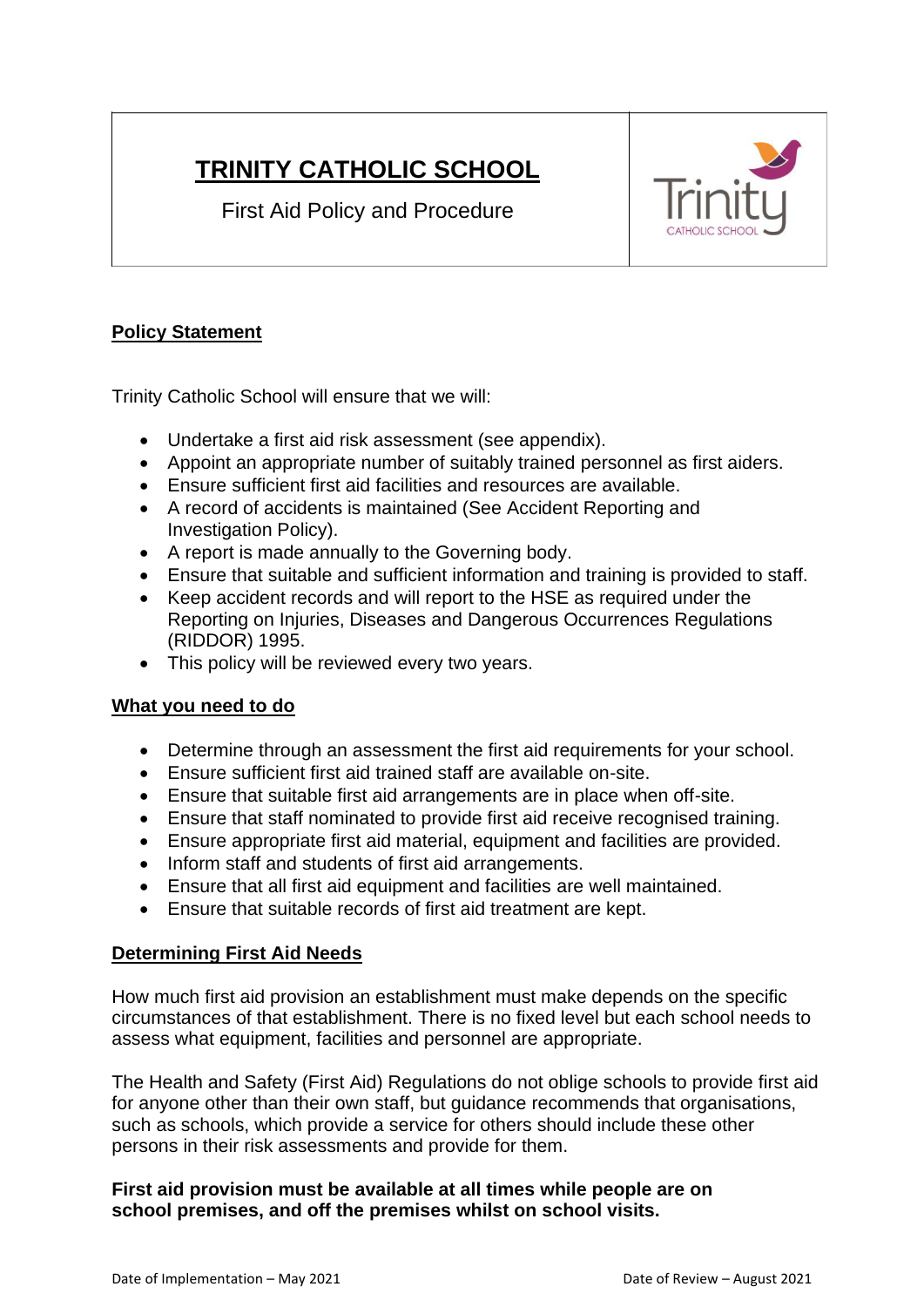In determining appropriate provision overall, Governing Bodies, Head or Senior Managers need to take into account the following factors:

- The size and location of the establishment and the distribution of employees and students
- Distance emergency services would need to travel to site.
- The establishment's history of accidents.
- Provision for absence of first aiders due to sickness, holiday cover etc.
- Staff accompanying a visit.
- Nature of the off-site activities e.g. off-site and sporting activities.
- Hazards and risks encountered in the workplace.
- Staff and students with special medical conditions or disabilities
- Provision outside normal hours e.g. extended services.

## **Type and Number of First Aid Staff**

The health and Safety (First Aid) Regulations 1981 require an employer to provide an adequate number of suitable persons who are able to render first aid to employees if they are injured or become ill at work. There are two levels of provision:

- Emergency First Aid at Work (EFAW): This level will be relevant when a qualified first aid person/s are required but the work environment is deemed to be lower risk (such as an office).
- First Aid at Work (FAW): This level will be relevant when a qualified first aid person/s are required but where the work environment is deemed to be higher risk.

It is recommended that schools provide persons qualified to the higher level of 'first aid at work' (FAW).

The following chart will assist establishments in determining what level and how many first aid personnel are required:

| <b>Hazard Level</b>                            | Number of employees and/or<br>students | Level of first aid provision<br>required                                         |
|------------------------------------------------|----------------------------------------|----------------------------------------------------------------------------------|
| Low hazard                                     | Less than 25                           | At least one appointed person                                                    |
| (e.g. office, shops,<br>libraries,<br>schools) | 25-50                                  | At least one person trained<br>in EFAW                                           |
|                                                | More than 50                           | Al least one person trained in<br>FAW for every 100 persons<br>(or part thereof) |

## **Appointed Persons**

Where an assessment of first aid needs identifies that first aid personnel are not necessary, the minimum requirement is to appoint a person to take charge of the first aid arrangements, including looking after the equipment and facilities, and calling the emergency services when required.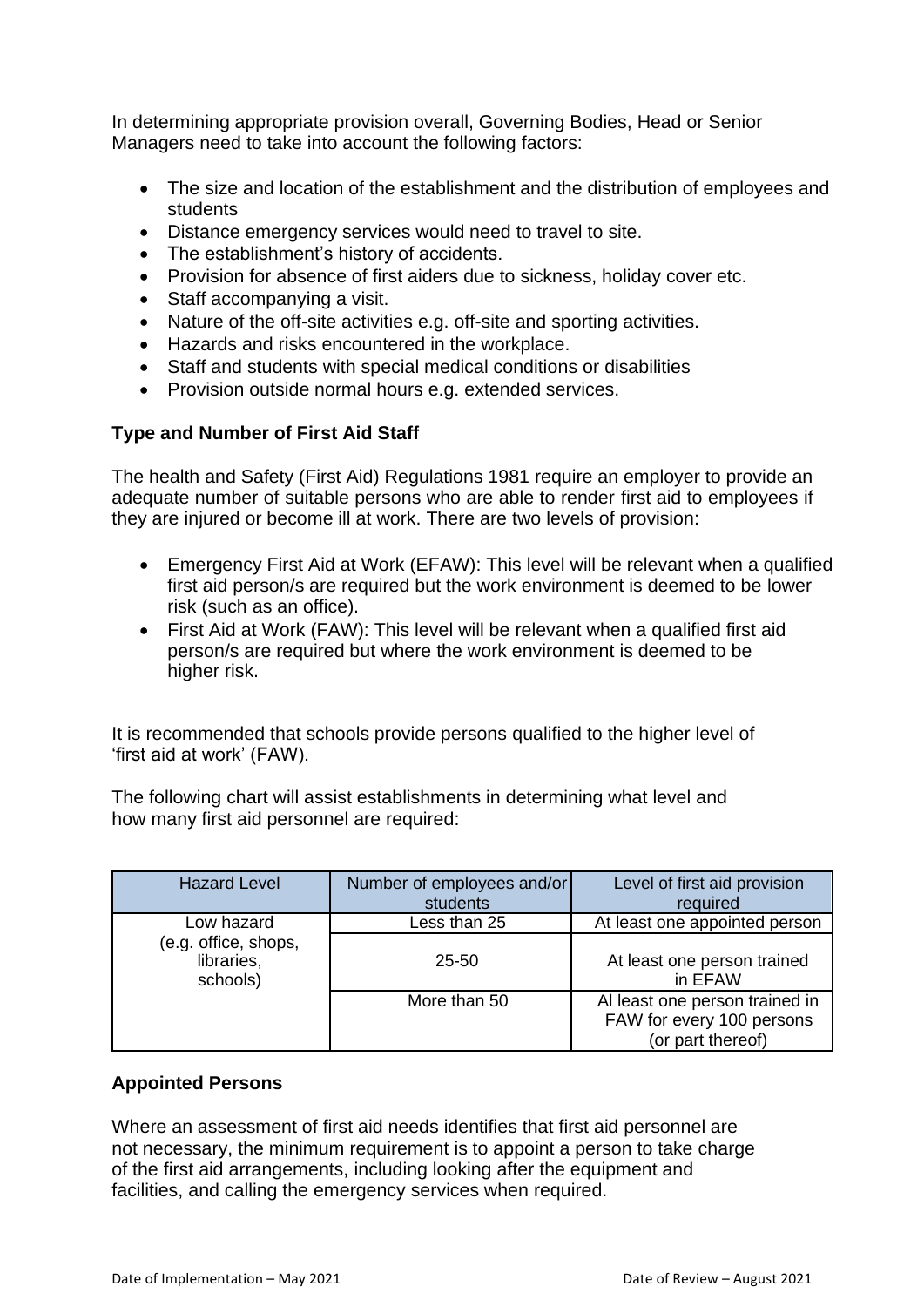Arrangements should be made for an appointed person to be available to undertake these duties at all times when people are at work.

To fulfil their role, appointed persons do not need first aid training, though emergency first aid training courses are available. Appointed person's emergency first aid training courses do not require HSE approval.

## **Appointed persons with such training will** *not* **be deemed to be a qualified first aid persons as defined in the regulations.**

**Therefore, it is important to remember that appointed persons are not first aiders and should not attempt to give first aid for which they have not been trained.**

## **Selection, Qualifications and Training**

The selection of staff to become first aid qualified personnel should take account of a number of factors including:

- Reliability, disposition and communication skills
- Aptitude and ability to absorb new knowledge and skill s
- Ability to cope with stressful and physically demanding emergency procedures

In the event of difficulty in recruiting volunteers, willingness to serve as a first aider can be made a selection criterion for staff appointed to any relevant post in the establishment.

A person will only be 'suitably qualified' if they have undergone training and have qualifications from a provider that is approved by the Health and Safety Executive. Courses are as follows:

- Reliability, dispositions communication skills
- Aptitude and ability to absorb new knowledge and skills
- Ability to cope with stressful and physically demanding emergency procedures

In the event of difficulty recruiting volunteers, willingness to serve as a first aider can be made a selection criterion for staff appointed to any relevant post in the establishment.

A person will only be 'suitably qualified' if they have undergone training and have qualifications from a provider that is approved by the Health and Safety Executive. Courses are as follows:

- The FAW is a full three day course in first aid at work.
- The EFAW is a one day course in emergency first aid at work.

A three year certificate will be issued to those who successfully complete an FAW or EFAW course. Re-qualification training for both courses is required after the three year period.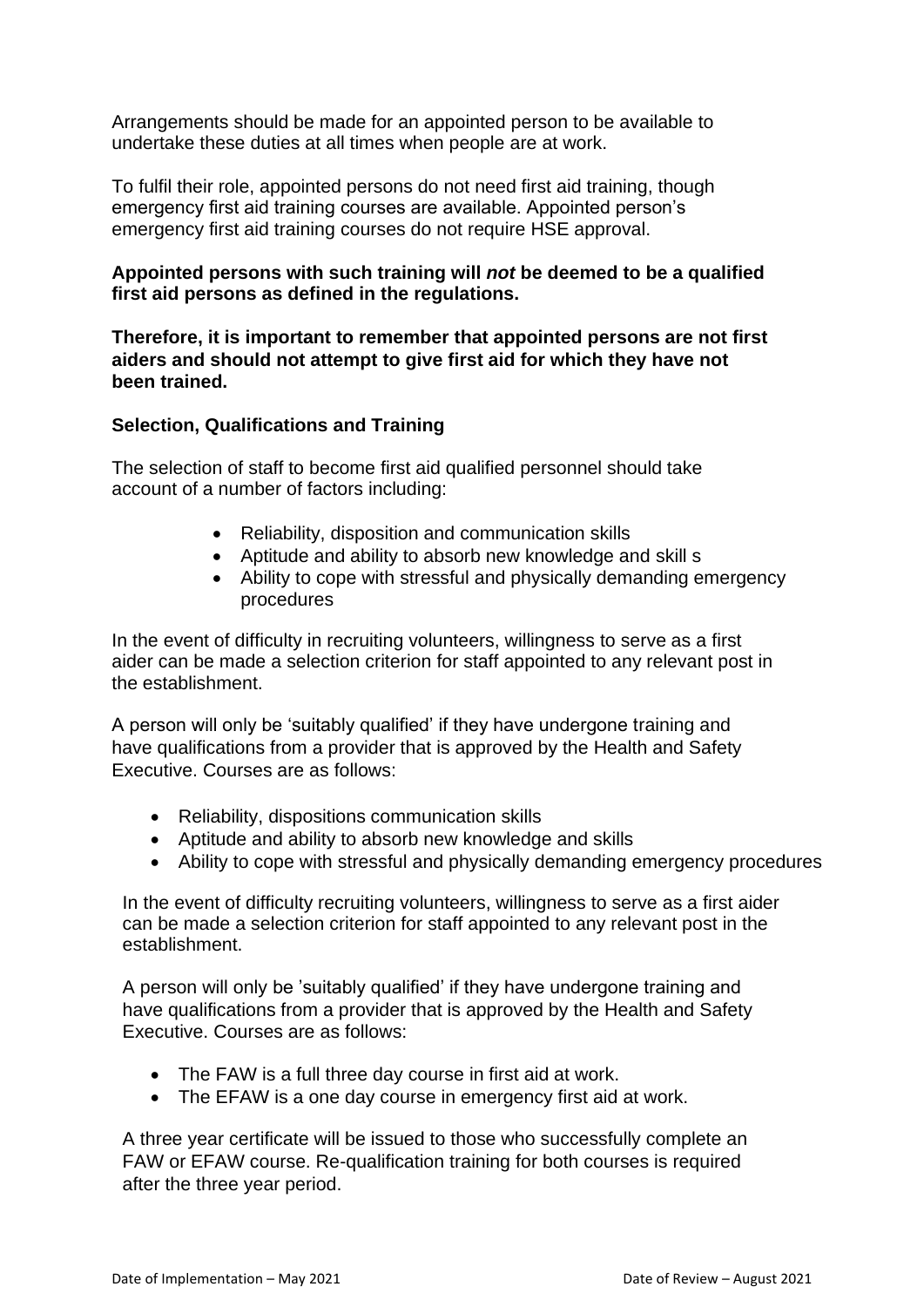During any three year certification period, HSE are strongly recommencing that first aid personnel undertake annual (3 hour) basic sills update training.

Schools should maintain a list such as the example below to record details of those staff designated as first aiders.

| <b>Name</b>                      | <b>Location</b>       | <b>Contact Details</b> | <b>FAW or</b><br><b>EFAW</b> | <b>Expiry Date</b><br>of Certificate |
|----------------------------------|-----------------------|------------------------|------------------------------|--------------------------------------|
| Mrs Cate Bell                    | Reception             | Extension 300          | <b>FAW</b>                   | 11/10/2019                           |
| Mrs Lynnette Cuckson   Reception |                       | Extension 331          | <b>FAW</b>                   | 13/10/2019                           |
| Mr Ryan Murphy                   | <b>PE</b>             | Extension316           | <b>FAW</b>                   | 16/09/2021                           |
| Mrs Monika Pajak                 | Teaching<br>Assistant | Extension 326          | <b>FAW</b>                   |                                      |
| <b>Mrs Sarra Perkins</b>         | Reception             | Extension 300          | <b>FAW</b>                   | 17/01/2021                           |
| Mrs Joanne Sturgeon              | Head's PA             | Extension 222          | <b>FAW</b>                   | 16/02/2020                           |

#### **List of First Aid Staff**

## **Actions taken by the First Aid Team in response to:**

**Minor Injuries.** i.e. cuts and bruises - assess, clean and dress if appropriate i.e. plaster or bandage.

**Head Injuries -** Assess, ice if appropriate, note written and sent home. If concerned regarding possible concussion, ring home or in an extreme cases ring 999.

**Events which result in immediate referral to emergency services -** any member of staff has the responsibility to ring 999 in these cases. We have telephoned 999 due to a student with severe anaphylaxis, suspected broken bones and students with known medical conditions.

**Monitoring of injuries which have occurred outside of school which have implications in**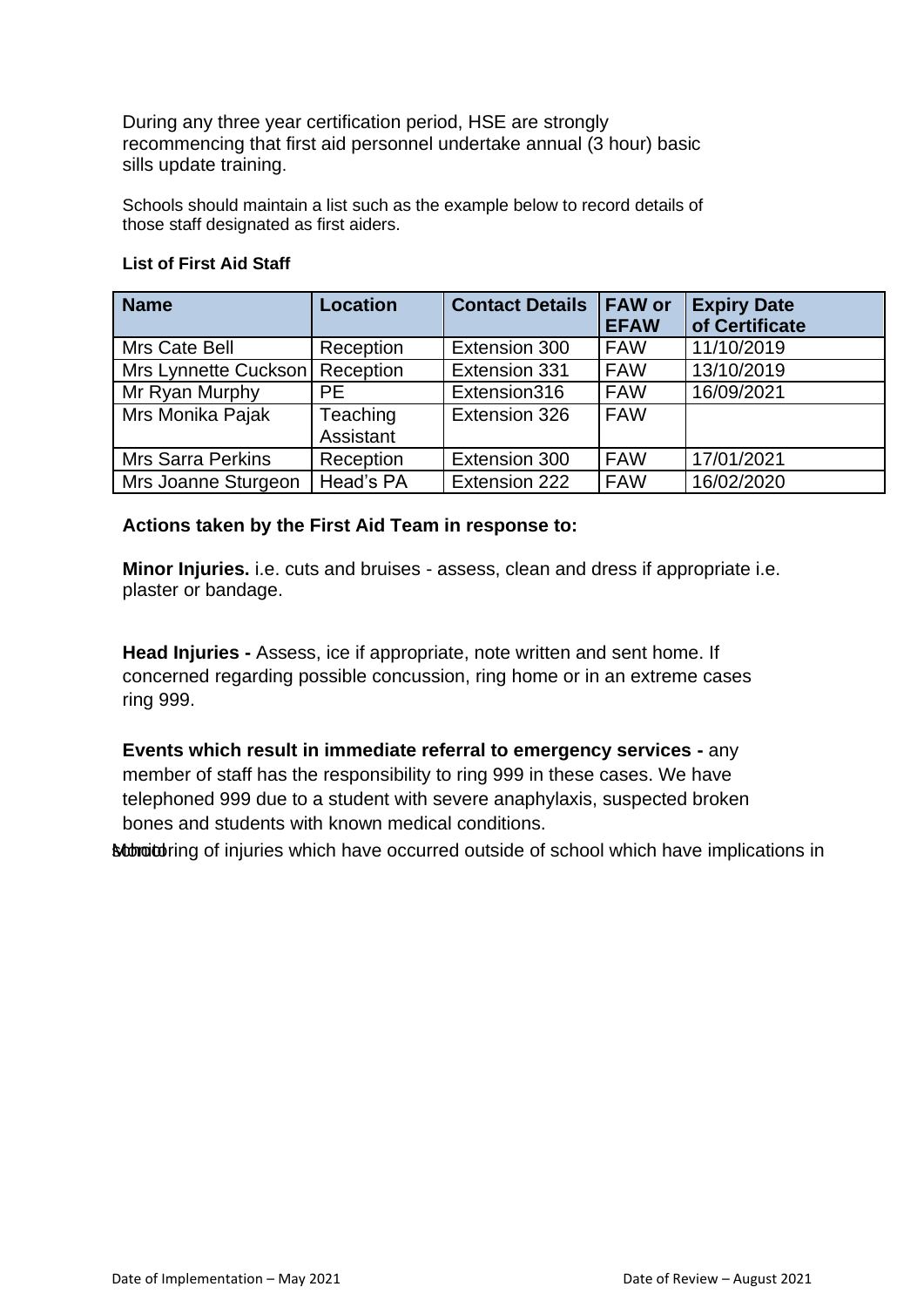# **First Aid and suspected COVID**

Does the student have any of the symptoms below?

- High Temperature
- New, Continuous cough
- Loss or change to their sense of smell or taste.

If yes, staff need to:

• Get a First Aider to check temperature, if high, or has one of the other symptoms above

Please:

- Ring student parent/carer ask them to pick up their child as they have presented with one of the symptoms above and they need to promptly collect the student.
- The student is to be placed in either the theatre or outside reception or staff room, remembering the 2 metre rule.

Parents need to:

- Get a test to check if your child has COVID
- Stay at home until you get the results
- Ring the absence line 01926 462929 every day that your child is not in school and let us know as soon as possible, the result of the test.

## **Manage confirmed cases of coronavirus (COVID-19) amongst the school community**

If anyone in the school becomes unwell with

- a new and persistent cough
- or a high temperature,
- or has a loss of or change in, their normal sense of taste or smell (anosmia)

**they must be sent home** and advised to follow guidance for [households](https://www.gov.uk/government/publications/covid-19-stay-at-home-guidance) with possible or confirmed coronavirus [\(COVID-19\)](https://www.gov.uk/government/publications/covid-19-stay-at-home-guidance) infection, which sets out that they should self-isolate for at least 10 days and should [arrange](https://www.gov.uk/guidance/coronavirus-covid-19-getting-tested) to have a test to see if they have coronavirus (COVID-19).

If they have tested positive whilst not experiencing symptoms but develop symptoms during the isolation period, they should restart the 10-day isolation period from the day they develop symptoms.

Other members of their household (including any siblings) should self-isolate for 14 days from when the symptomatic person first had symptoms.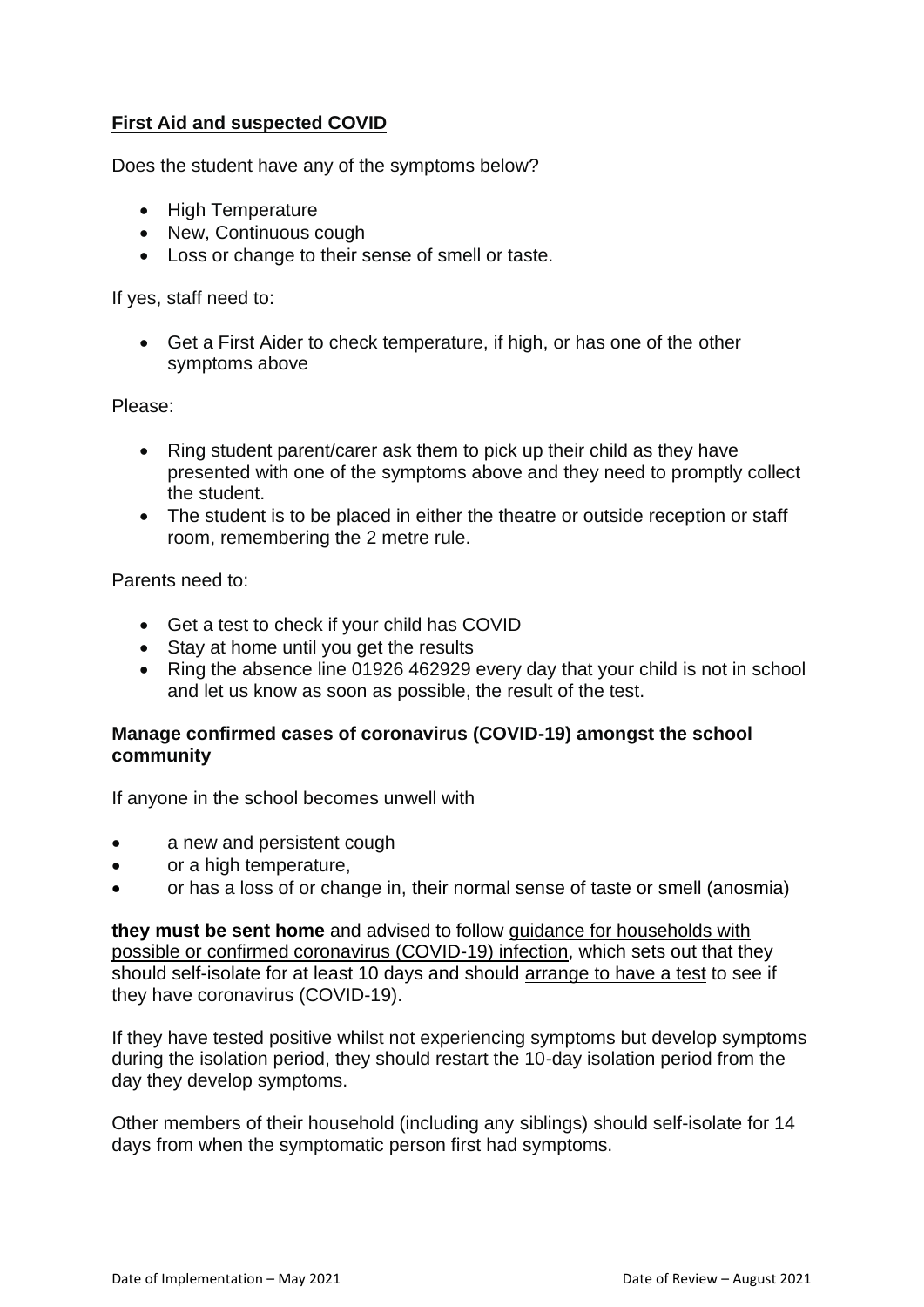## **Positive Student BUBBLE COVID case**

Affected students will:

- A Green COVID basket will be kept in reception with tissues, wipes, hand sanitiser, air sanitiser and aprons for use.
- The affected students whilst waiting for collection to use either the theatre (doors to be closed) or outside new reception (depending on the weather) or staff room (open windows), to house students, remember the 2 metre rule. Attendance Manager to supervise students. Location near to reception is good for communication. After any of these rooms are used, cleaning staff to be contacted and rooms are not to be used until a deep clean has been completed.
- If students need to go to the bathroom while waiting to be collected, **they should use a separate bathroom if possible**. The bathroom **must be cleaned and disinfected** using standard cleaning products before being used by anyone else.
- **PPE must be worn by staff caring for the child while they await collection if a distance of 2 metres cannot be maintained** (such as for a very young child or a child with complex needs). More information on PPE use can be found in the safe working in [education,](https://www.gov.uk/government/publications/safe-working-in-education-childcare-and-childrens-social-care/safe-working-in-education-childcare-and-childrens-social-care-settings-including-the-use-of-personal-protective-equipment-ppe) childcare and children's social care settings, including the use of personal protective [equipment](https://www.gov.uk/government/publications/safe-working-in-education-childcare-and-childrens-social-care/safe-working-in-education-childcare-and-childrens-social-care-settings-including-the-use-of-personal-protective-equipment-ppe) (PPE) guidance.
- A list needs to be produced of all affected students and every member of staff involved in phoning home needs a copy of this list.
- If a student has permission to walk or cycle home, Attendance Manager gives them a small note to hand into reception to confirm this.
- Students should not be allowed to ring home as this can cause confusion with who has permission and who does not have permission to go home.
- Any available SLT or HOY to support with supervision of students and communication between Attendance Manager and Reception.

## When a child is awaiting collection

If a child is awaiting collection, they should be moved, if possible, to a room where they can be **isolated behind a closed door**, depending on the age and needs of the child, with appropriate adult supervision if required. Ideally, a **window should be opened** for ventilation. If it is not possible to isolate them, **move them to an area which is at least 2 metres away from other people.**

If they need to go to the bathroom while waiting to be collected, **they should use a separate bathroom if possible**. The bathroom **must be cleaned and disinfected** using standard cleaning products before being used by anyone else.

**PPE must be worn by staff caring for the child while they await collection if a distance of 2 metres cannot be maintained** (such as for a very young child or a child with complex needs). More information on PPE use can be found in the [safe](https://www.gov.uk/government/publications/safe-working-in-education-childcare-and-childrens-social-care/safe-working-in-education-childcare-and-childrens-social-care-settings-including-the-use-of-personal-protective-equipment-ppe) working in [education,](https://www.gov.uk/government/publications/safe-working-in-education-childcare-and-childrens-social-care/safe-working-in-education-childcare-and-childrens-social-care-settings-including-the-use-of-personal-protective-equipment-ppe) childcare and children's social care settings, including the use of personal protective [equipment](https://www.gov.uk/government/publications/safe-working-in-education-childcare-and-childrens-social-care/safe-working-in-education-childcare-and-childrens-social-care-settings-including-the-use-of-personal-protective-equipment-ppe) (PPE) guidance.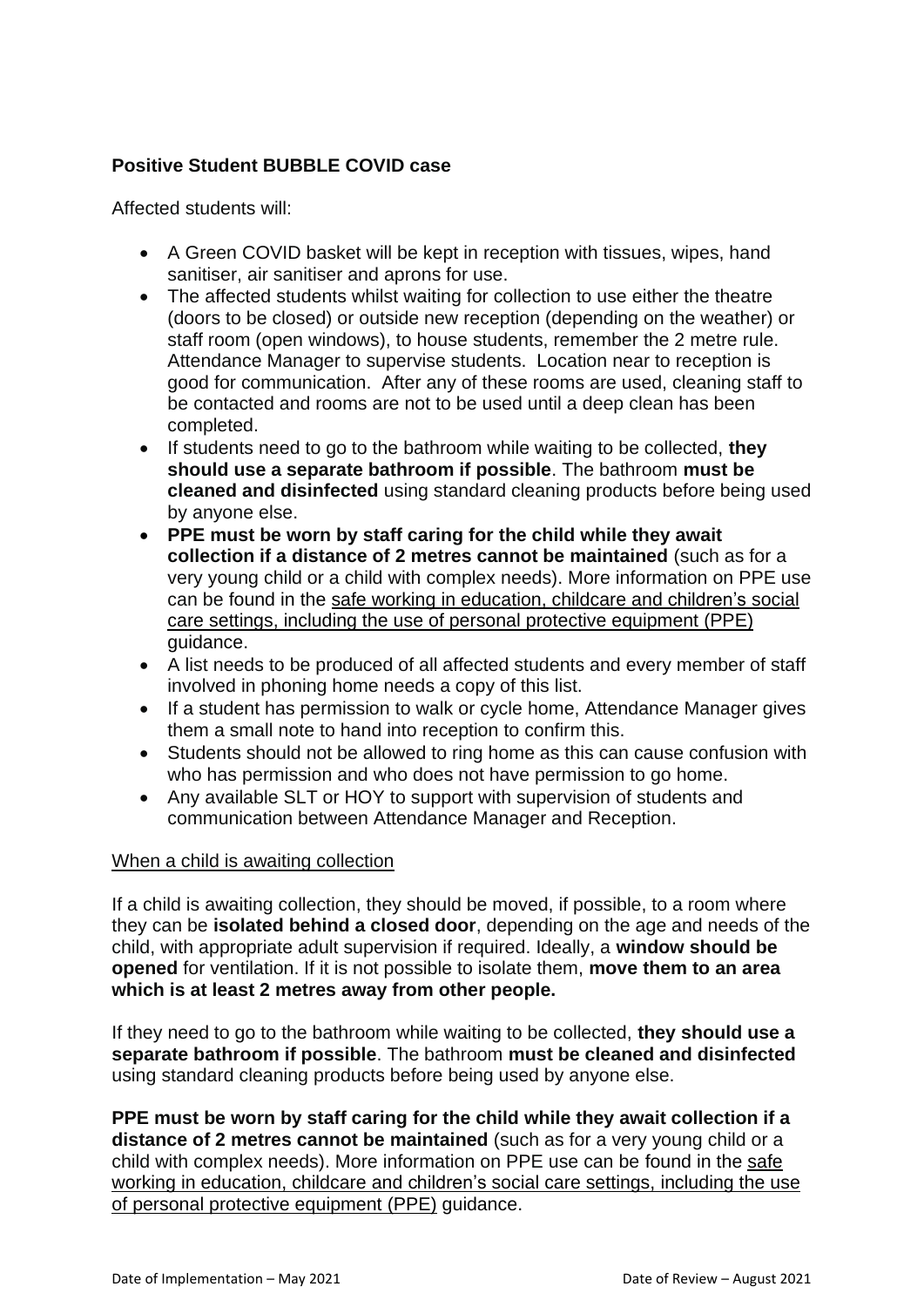Trinity Catholic School must take swift action when they become aware that someone who has attended has tested positive for coronavirus (COVID-19). The First Aid Team should contact the local health protection team. This team will also contact schools directly if they become aware that someone who has tested positive for coronavirus (COVID-19) attended the school – as identified by NHS Test and Trace.

The health protection team will carry out a rapid risk assessment to confirm who has been in close contact with the person during the period that they were infectious, and ensure they are asked to self-isolate.

The health protection team will work with schools in this situation to guide them through the actions they need to take. Based on the advice from the health protection team, schools must send home those people who have been in close contact with the person who has tested positive, advising them to self-isolate for 14 days since they were last in close contact with that person when they were infectious.

Close contact means:

- direct close contacts face to face contact with an infected individual for any length of time, within 1 metre, including being coughed on, a face to face conversation, or unprotected physical contact (skin-to-skin)
- proximity contacts extended close contact (within 1 to 2 metres for more than 15 minutes) with an infected individual
- travelling in a small vehicle, like a car, with an infected person

The health protection team will provide definitive advice on who must be sent home. To support them in doing so, we recommend schools keep a record of pupils and staff in each group, and any close contact that takes places between children and staff in different groups. This should be a proportionate recording process. Schools do not need to ask pupils to record everyone they have spent time with each day or ask staff to keep definitive records in a way that is overly burdensome.

## **Health Protection Team Contact:**

PHE West Midlands East Health Protection Team, 5 St Philip's Place, Birmingham, B3 2PW Phone: 0344 225 3560 Out of hours for health professionals only: please phone [01384](tel:01384%20679%20031) 679 031

Household members of those contacts who are sent home do not need to self-isolate themselves unless the child, young person or staff member who is self-isolating subsequently develops symptoms. If someone in a class or group that has been asked to self-isolate develops symptoms themselves within their 14-day isolation period they should follow guidance for [households](https://www.gov.uk/government/publications/covid-19-stay-at-home-guidance) with possible or confirmed coronavirus [\(COVID-19\)](https://www.gov.uk/government/publications/covid-19-stay-at-home-guidance) infection. They should get a test, and: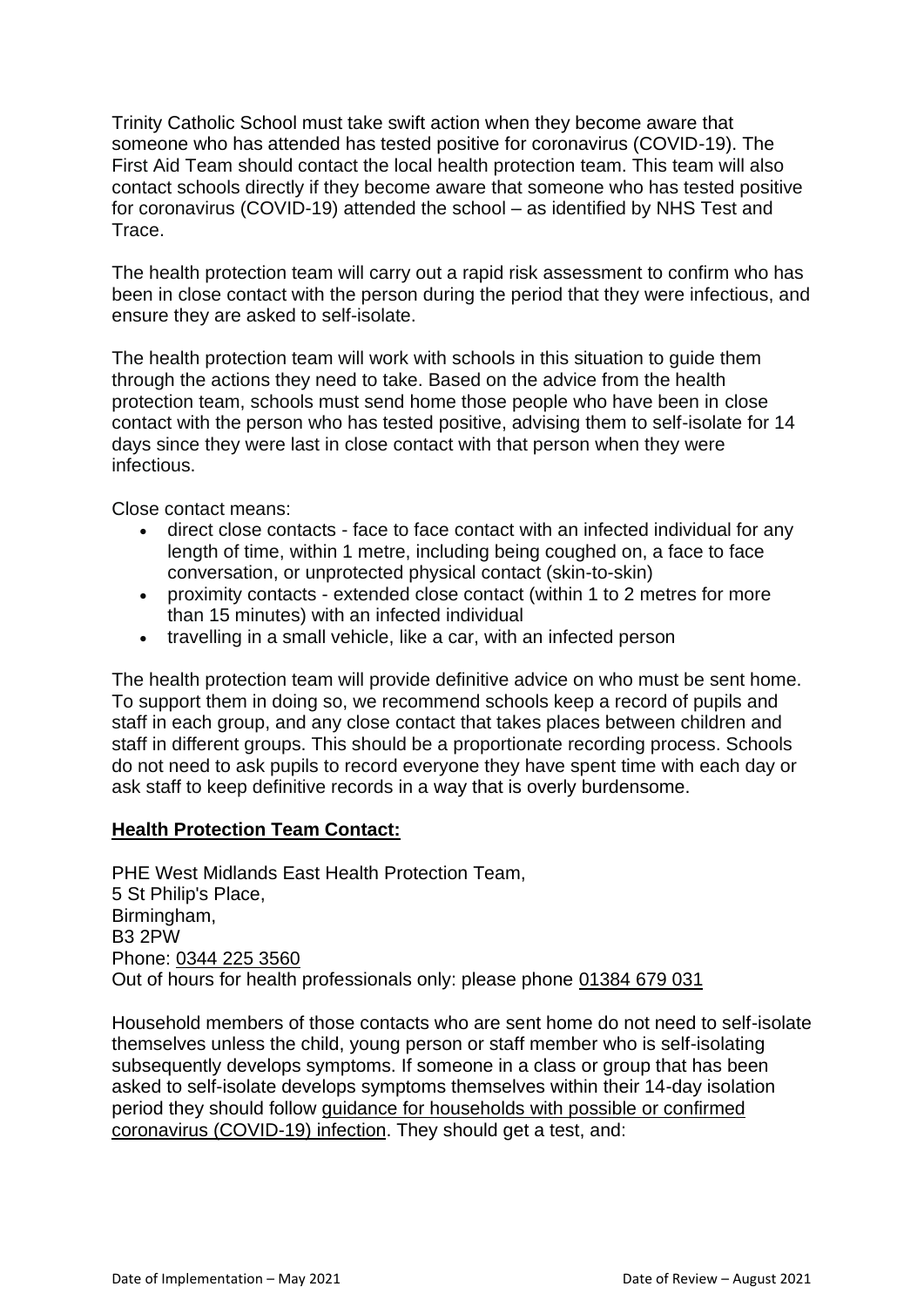- if the test delivers a negative result, they must remain in isolation for the remainder of the 14-day isolation period. This is because they could still develop the coronavirus (COVID-19) within the remaining days.
- if the test result is positive, they should inform their setting immediately, and should isolate for at least 10 days from the onset of their symptoms (which could mean the self-isolation ends before or after the original 14-day isolation period). Their household should self-isolate for at least 14 days from when the symptomatic person first had symptoms, following guidance for [households](https://www.gov.uk/government/publications/covid-19-stay-at-home-guidance) with possible or confirmed coronavirus [\(COVID-19\)](https://www.gov.uk/government/publications/covid-19-stay-at-home-guidance) infection

Trinity Catholic School will not request evidence of negative test results or other medical evidence before admitting children or welcoming them back after a period of self-isolation.

## **Action Off Site First Aid Requirements**

Before undertaking any off-site activities, the Head Teacher or the or the group leader, in conjunction with the school Learning Outside the Classroom Coordinator, should assess what level of first aid might be needed.

Minimum first aid provision should comprise a suitably stocked travel first aid kit and a person appointed to be in charge of first aid arrangements. This is a minimum requirement and school should consider mere than this, particularly for more complex activities.

Other considerations include:

- The numbers in the group and the nature of the activity.
- The risk and type of injury that might be incurred and how effective first aid would be in those circumstances.
- Provision of first aid at the accommodation/site being visited.
- The availably of an ambulance service, and the distance to a hospital with accident and emergency facilities.

## **First Aid Equipment and Facilities**

Each establishment should have a suitable number of first aid boxes properly marked (the marking should be a white cross on a green background). More than one box is necessary if the workplace is large and only one box would not be readily accessible to all staff. There should be a box readily available in higher risk areas of schools such as:

- PE
- Science
- DT
- Art studios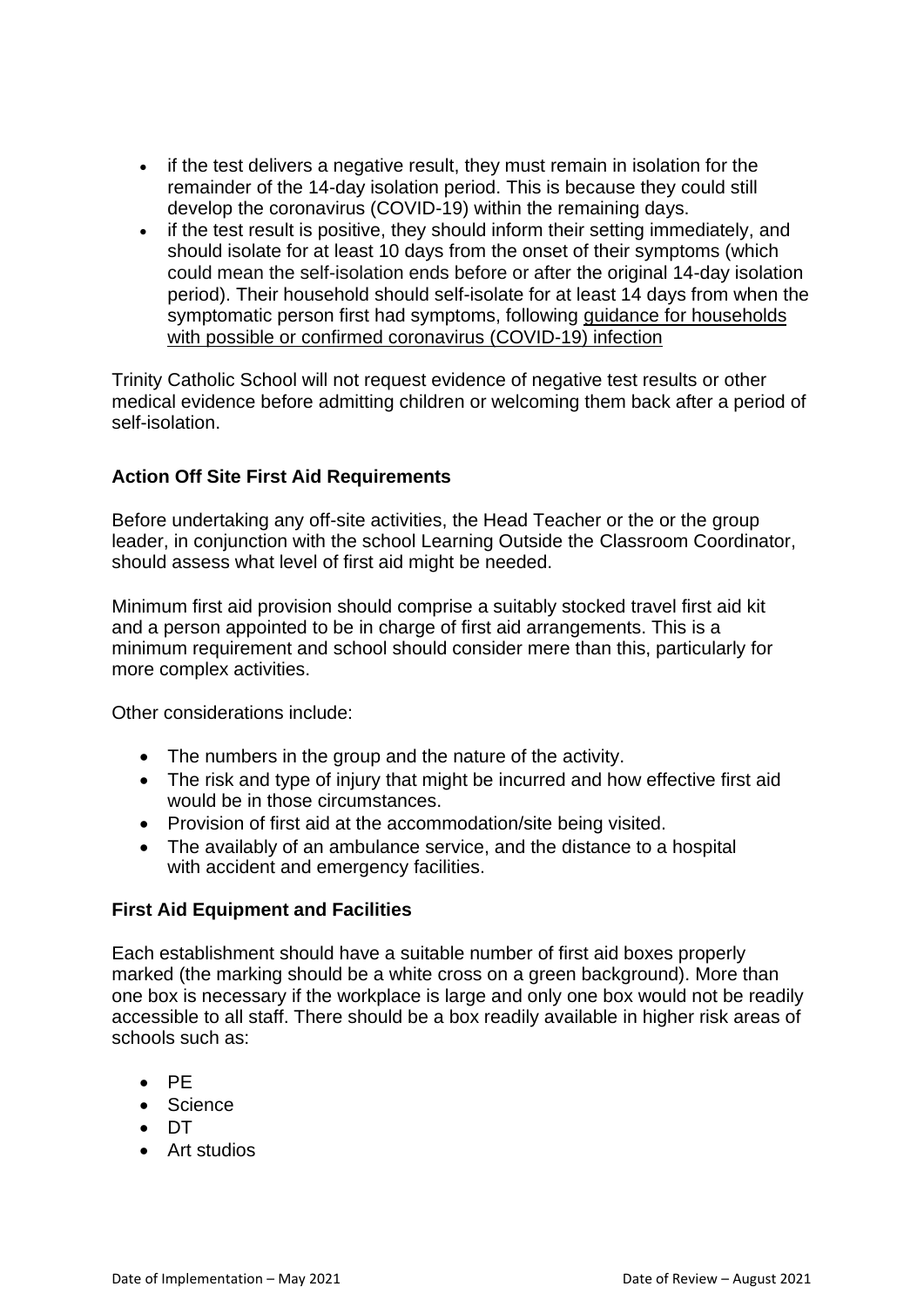There is no mandatory list of items that should be included in a first aid container although the Health and Safety Executive do make recommendations for contents school may wish to refer to British Standard BS 8599 which provides further information on the contents of workplace first aid kits.

Whether using a first aid kit complying with BS8599 or an alternative kit, the contents should reflect the outcome of the first aid needs assessment.

It is recommended that you don't keep tablets and medicines in the first aid box.

The needs assessment may indicate that additional materials and equipment are required, for example scissors and adhesive tape. They may be kept in the first aid container if there is room or stored separately.

A school's first aid procedures should identify the person responsible for examining the contents of first aid containers. These should be checked frequently and restocked as soon as possible after use.

Although there is no specified review timetable, many items, particularly sterile ones, are marked with expiry dates. They should be replaced by the dates given and expired items disposed of safely. In cases where sterile items have no dates, it would be advisable to check with the manufacturers to find out how long they can be kept. For non-sterile items without dates, it is a matter of judgement, based on whether they are fit for purpose.

The Education (School Premises) Regulations require every school to have a suitable room that can be used for medical treatment when required, and for the care of students during school hours. Schools should consider using this room for first aid purposes.

## **Information for Staff and Students**

Establishments must inform all staff of the first aid arrangements. This should include the location of equipment, facilities and first aid personnel, and the procedures for monitoring and reviewing the school's first aid needs.

A simple method of keeping staff and students informed is by displaying first aid notices in staff/common rooms. The information should be clear and easily understood.

Notices must be displayed in a prominent place.

Including first aid information in induction programmes will help ensure that new staff and students are told about the first aid arrangements.

This is also good practice to include such information in a staff handbook.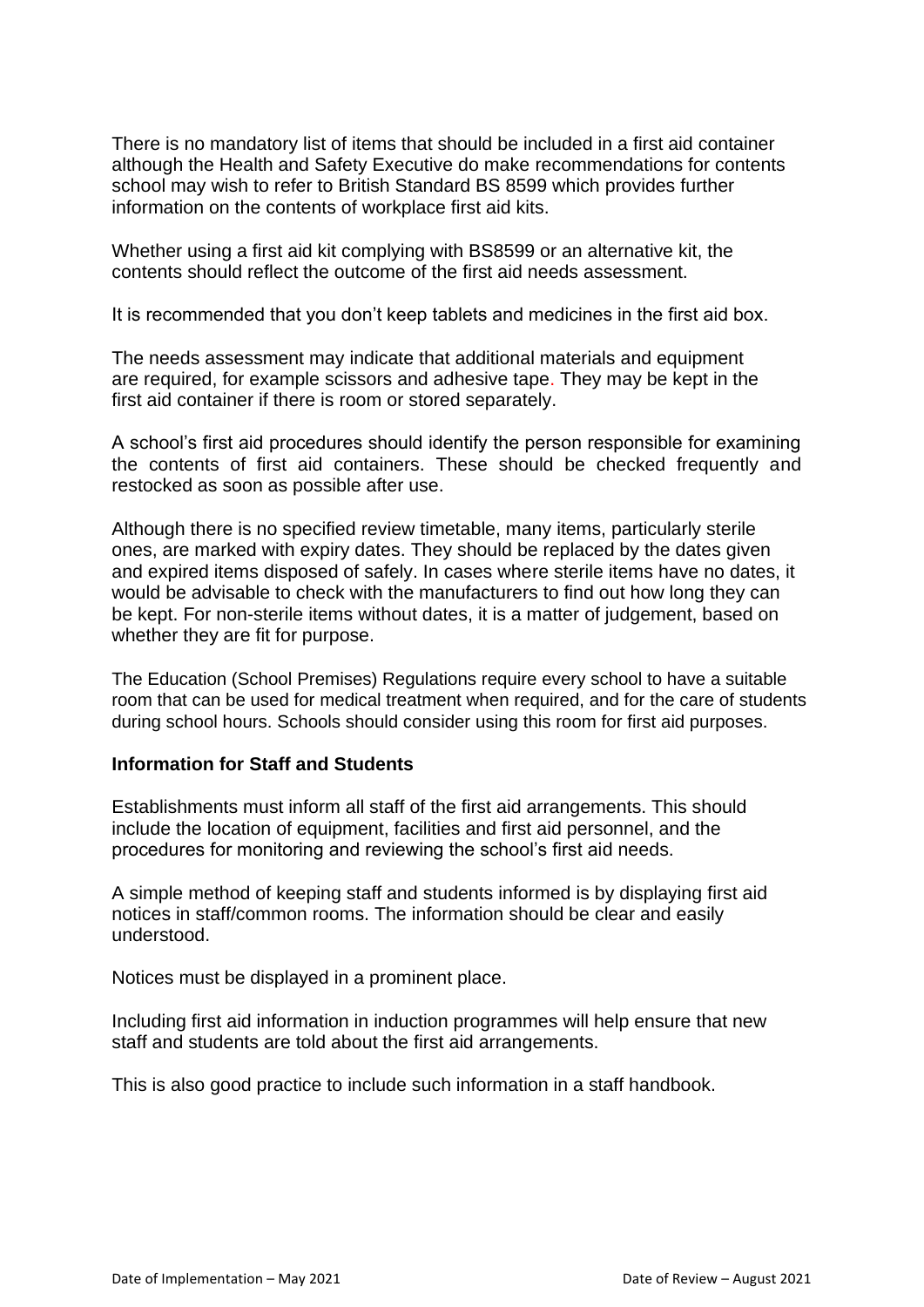# **First Aid Treatment Record Keeping**

A record should be kept of any first aid treatment given. The record should include:

- Date, time and place of the incident
- Name and job of the injured or ill person
- Details of the injury/illness and what first aid was given
- What happened to the person immediately afterwards (for example went back to work, went home or went to hospital
- Name and signature of the First Aider or person dealing with the incident

## **Medications and Additional Treatment**

First aid at work does not include giving tablets or medicines to treat illness.

It is recommended that tablets and medicines should not be kept in the first aid container.

If an individual needs to take their own prescribed mediation, the first aider's role is generally limited to helping them do so and contacting the emergency services as appropriate.

| <b>Baseline Assessment</b>                                                       |                       |  |
|----------------------------------------------------------------------------------|-----------------------|--|
| Do employees have easy access to suitably                                        | Yes                   |  |
| stocked and signed first aid boxes?                                              |                       |  |
| Has a person been appointed to take charge                                       | Jo Sturgeon           |  |
| first aid arrangements?                                                          |                       |  |
| Are suitably worded notices displayed within                                     | Yes                   |  |
| the premises detailing how to contact a first                                    |                       |  |
| aider and where the first aid kit(s) are kept?                                   |                       |  |
| How many adults are there? (allow for                                            | 65 Staff (7 May 2021) |  |
| visitors/contractors)                                                            |                       |  |
|                                                                                  |                       |  |
| How many children over 8 are there?                                              | 544                   |  |
|                                                                                  |                       |  |
| Total:                                                                           | 609                   |  |
|                                                                                  |                       |  |
| 50 + at least 1 first aider trained in Emergency First Aid at Work for every 100 |                       |  |
| employed (or part thereof)                                                       |                       |  |
| Assuming that school falls into the "low" risk category                          |                       |  |
| a. How many appointed persons are                                                | 6                     |  |
| required?                                                                        |                       |  |
| b. How many EFAW first aiders are                                                | 1                     |  |
| required?                                                                        |                       |  |
| c. How many FAW first aiders are                                                 | $\overline{7}$        |  |
| required?                                                                        |                       |  |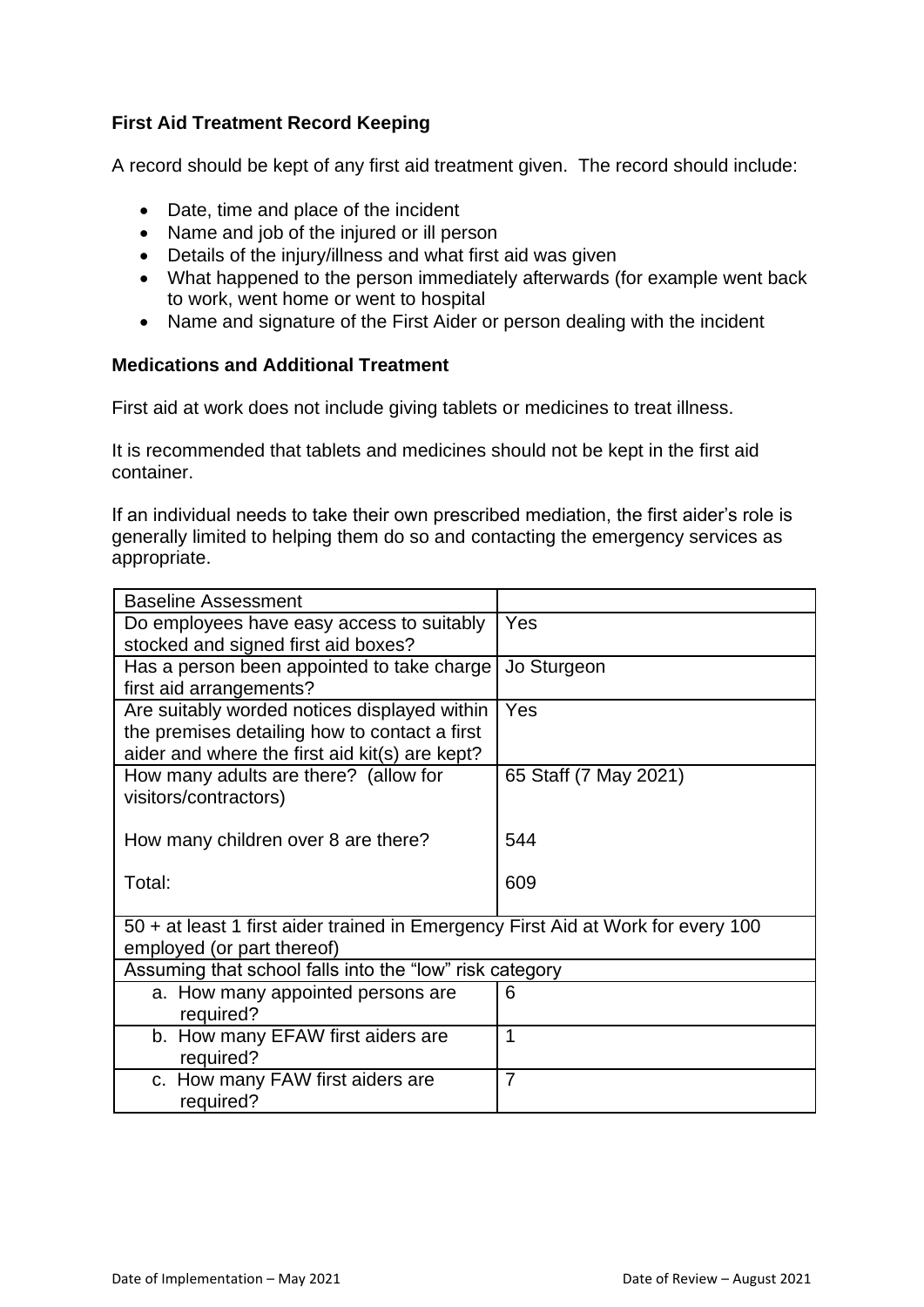| Other aspects to consider                                                                                            | <b>Notes</b>                                                                 | <b>Aid Provision</b>                                                                                                                               | Impact on First Action to be taken                      |
|----------------------------------------------------------------------------------------------------------------------|------------------------------------------------------------------------------|----------------------------------------------------------------------------------------------------------------------------------------------------|---------------------------------------------------------|
| What are the risks of injury and i<br>health arising from work as<br>identified in your Risk<br>Assessment?          | Generally<br>low risk                                                        | If the risks are<br>significant you<br>may need to<br>designate an<br>additional first<br>aider/s                                                  | Not required                                            |
| Are there any specific risks, e.g<br>working with:<br>Hazardous substances<br>Dangerous tools<br>Dangerous machinery | Yes<br><b>Chemicals</b><br>Wood<br>machines<br><b>Grounds</b><br>maintenance | You will need to<br>consider:<br>Specific training<br>for first aiders;<br>Extra first aid<br>equipment<br>Precise<br>arrangements<br>of first aid | Science<br>D. T.<br>F.T.<br>Art<br>Premises<br>Workshop |
| Dangerous loads or animals                                                                                           | equipment<br>Access<br>equipment                                             | equipment                                                                                                                                          |                                                         |
| Are there parts of your<br>establishment where different<br>levels of risk can be identified?                        | Yes<br>Science<br>D.T.<br>F.T.<br>P.E.<br><b>Premises</b>                    | You will<br>probably need<br>to make<br>different levels<br>of provision in<br>different parts<br>of the<br>establishment                          |                                                         |
| Do members of the public visit<br>the site                                                                           | Yes                                                                          | You may need<br>to designate a<br>first aider to<br>deal with the<br>higher<br>probability of an<br>accident                                       | Included in baseline<br>assessment                      |
| What is your record of accidents<br>and cases of ill health? What<br>type are they and where did they<br>happen?     |                                                                              | You may need<br>to<br>Locate provision<br>in certain high ri<br>areas                                                                              |                                                         |
|                                                                                                                      |                                                                              | Review the<br>contents of the<br>first aid box                                                                                                     |                                                         |